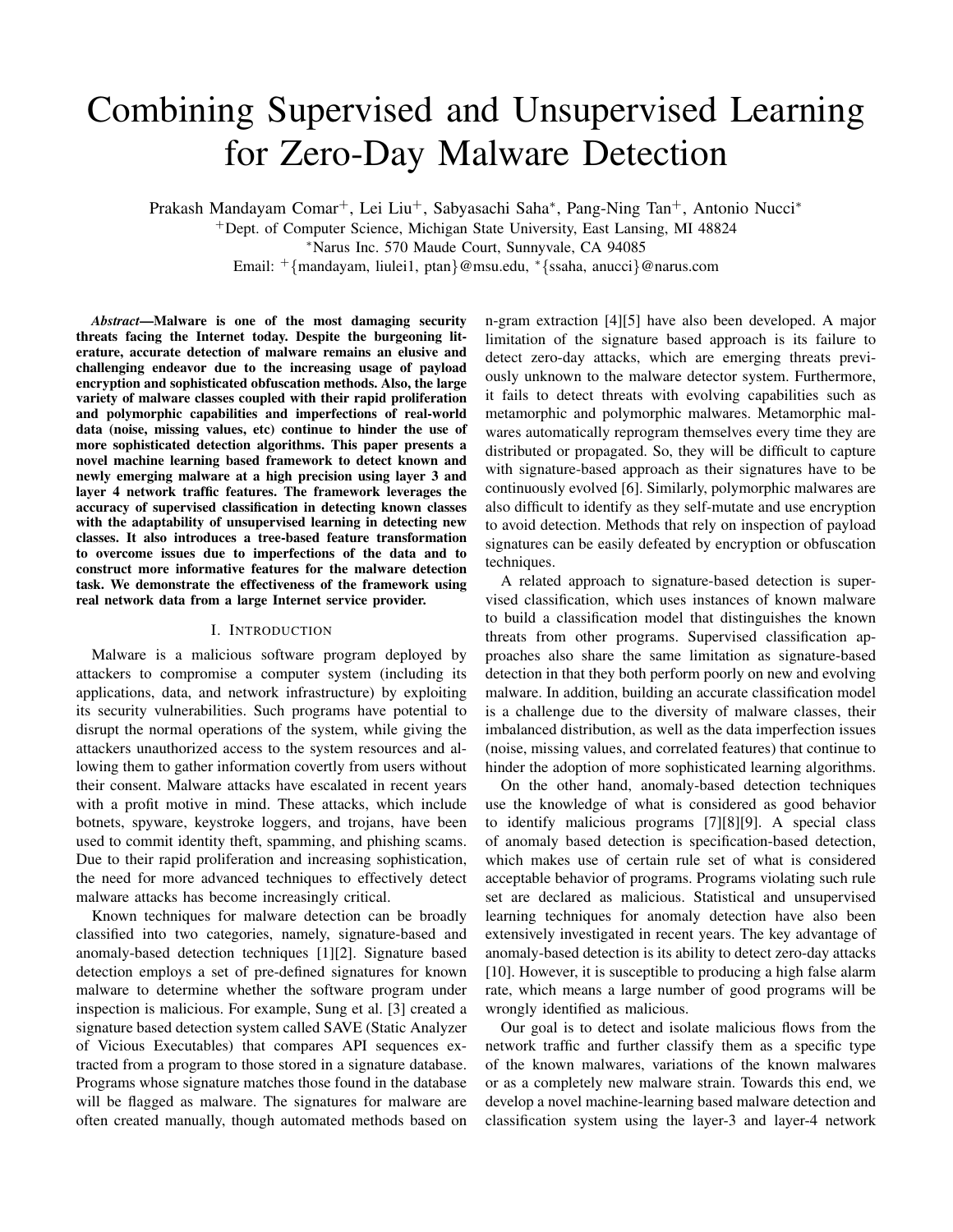

Fig. 1. Comparison of 3 network traffic features from flows associated with the Conficker and Tidserv malwares.

traffic features such as *bytes per second*, *packets per flow*, and *packet inter-arrival times* (see Table I). Our approach is motivated by the observation that threats often exhibit specific behavior in terms of their layer-3/layer-4 statistical flow-level features and these features retain their properties even when the payload is encrypted. Figure 1 demonstrated an example of the behavior for two malwares, Conficker and Tidserv. For Conficker, the payload size of client-to-server communication is either 244 or 169 bytes, whereas for Tidserv it varies widely. However, if we consider the server-to-client communication, Conficker flows always have payload size 2817 or 109 bytes, whereas the payload size for Tidserv is always 0 or 244 bytes. The regularity observed in the layer-3/layer-4 features among the malicious flows suggests the possibility of using such features to effectively detect the known malware classes. This begs the question whether such features can also be effectively used to detect variants of the known malwares and new malwares. This would require sophisticated classifiers that can generalize beyond the classes observed in its training data. Feature selection [11] would also be an important part since the raw features may not be sufficient to detect such malwares.

Our proposed framework leverages the accuracy of supervised classification on known classes with the adaptability of unsupervised learning for new malware detection. Specifically, a two-level classifier is employed to address the issue of imbalanced class distribution due to the disproportionate number of non-malicious and malicious network flows. A macro-level classifier is initially used to isolate the malicious flows from non-malicious ones. Next, among those flows classified as malicious, micro-level classifiers based on oneclass support vector machine (SVM) are applied to identify the specific strain of malware. To extend their ability to detect malware classes beyond those in the training set, a probabilistic class-based profiling method is developed. Using this "unsupervised" learning approach, we demonstrate the effectiveness of our framework in determining whether a malicious flow corresponds to a variant of the known malware or a new strain of malware. Furthermore, a tree-based feature transformation is performed to alleviate the data imperfection

issues and construct more informative, non-linear features for the accurate detection of various malware classes. The oneclass SVM classifiers are constructed using a weighted linear kernel trained on the tree-based features.

In short, the main contributions of our work are as follows:

- 1) We propose an effective malware detection framework that learns intrinsic statistical flow-level behavioral signature of each malware, unlike most deployed solutions that rely heavily on payload-based or deep packet inspection (DPI) techniques, and thus, fail to classify encrypted traffic while raising concerns about user privacy.
- 2) We design a tree-based kernel for one-class SVM classifiers to handle the data imperfection issues that arise in the network flow data.
- 3) We present a two-level malware detection framework that is capable of discriminating new malware from existing ones by applying a class-based profiling approach.

#### II. CHALLENGES AND MOTIVATION

The key challenges in detecting and classifying malware from network flow information include:

- *• Imbalanced class representation:* Majority of the flows belong to a few of the most dominant classes. Most classifiers are therefore biased toward detecting the larger classes while completely missing the rare ones.
- *• New class discovery:* Not all classes are present at the time the classifier is initially trained. This makes it hard for conventional classifiers to detect new classes.
- *• Missing values:* The features used to characterize the network flows may contain missing values. Though numerous strategies for handling missing values are available, our experiments suggest that they are ineffective when applied to the data collected in this domain.
- *• Noise in the training data:* The training examples are often labeled using a signature-based intrusion detection system (IDS). Since the signatures do not provide a complete coverage for all malwares, training instances labeled as good are unreliable as they may include malwares whose signatures have not been created yet.

Due to the aforementioned challenges, existing techniques are insufficient to effectively classify both the known and new malwares. This paper seeks to develop a viable solution to overcome these challenges.

#### III. PROPOSED FRAMEWORK

The proposed framework is envisioned as a key component of a larger end-to-end security system that monitors the network flow and deciding whether it is *malicious* or *good* (more precisely, unknown, because they may correspond to malicious flows that do not have a detection signature yet). Figure 2 shows the proposed system architecture, which consists of the following six major components: (i) data capture module, (ii) an intrusion detection/prevention system (IDS/IPS), (iii) information storage, (iv) feature extraction and transformation, (v) supervised classifier, and (vi) a UI portal.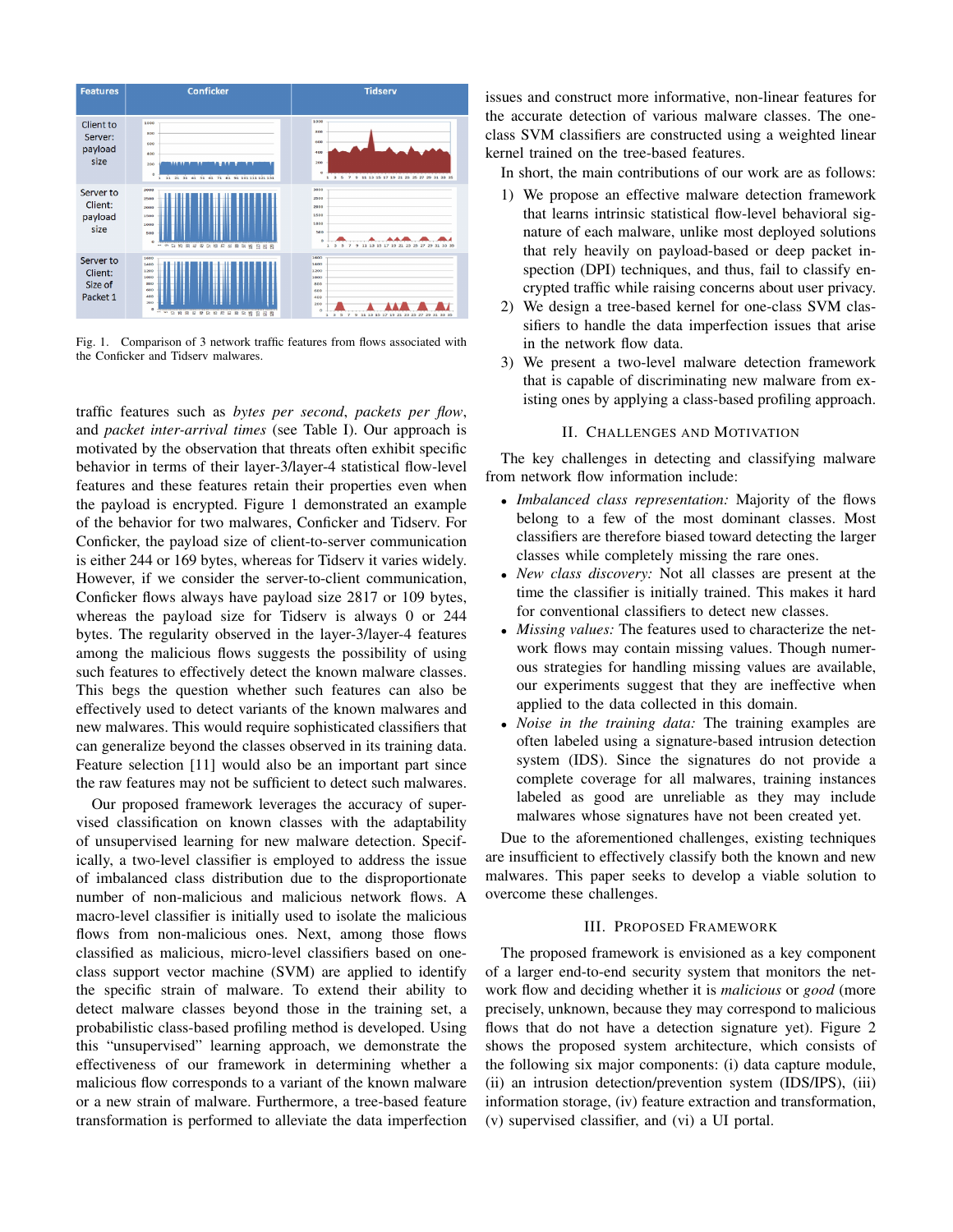

Fig. 2. High level system architecture

The data capture module is a device such as Narus Semantic Traffic Analyzer (STA) which parses packets and collates packets belonging to the same flow. This module is responsible for generating all the flow-level features associated with this flow. The IDS/IPS module performs deep packet inspection and tags the flow whether it belongs to some threat. Otherwise, the flow is labeled as "good/unknown". The *information storage* component stores all the flow features and their associated class labels. The *feature extraction* module extracts statistical features on a per-flow basis while the *feature transformation* module converts them into more robust features that will be used to build classifiers for detecting malicious flows. The classifiers are constructed in an offline fashion and are deployed to incoming network flows. The UI portal is used for reporting the emergence of new *suspicious* flows.



Fig. 3. A schematic illustration of the proposed two-level malware detection framework

Figure 3 illustrates the proposed two-stage classification framework. A macro-level binary classifier is initially used to isolate malicious flows from the non-malicious ones. Next, a multi-class classification technique is applied to further categorize the malicious flows into one of the pre-existing malware classes or as a new malware. The rationale for adopting the two-stage classification framework is as follows.



Fig. 4. Example of feature transformation for a 3-class problem. A subspace is generated for each class using an ensemble of tree-based classifiers.

First, as the flows predominantly belong to the "good" class, it would be difficult to build a global model that effectively discriminates all the classes. In fact, the global model is likely to have a strong bias towards predicting most flows as "good", resulting in a high false negative rate for the malware classes. By combining the malicious flows into a single class, this reduces the problem into a binary classification task, where the proportion of the non-malicious to malicious flows is less skewed, thereby helping to reduce the false negative rate for the malware class. Second, to identify the malware type, a large number of classifiers, each designed for a specific type of malware, must be applied. Given that millions of packets may flow through a router every hour, it is necessary to downscale this traffic into smaller processable chunks before applying a large number of sophisticated classifiers to determine the type of malware.

The framework utilizes a collection of 1-class SVM models as its micro-level classifiers, where each model specializes in categorizing instances from a specific malware class. The micro-level classifiers also have the ability to distinguish new malware from those that are already known. It accomplishes this by comparing the distribution of prediction outputs generated by instances associated with the suspected new malware against those generated by the known classes. For example, suppose there are 100 micro-level classifiers. The prediction outputs of the 100 classifiers are expected to be different for each class. Therefore, even if a test instance that belongs to a new class is misclassified as one of the known classes, we expect the prediction outputs generated by other microlevel classifiers in the ensemble will look different than those generated for the class it was confused with. Our framework is therefore designed to exploit this property to facilitate new class discovery.

In addition to the two-stage classification framework, it also uses tree-based features to compute the kernel matrix for oneclass SVM in order to deal with the various data quality issues. The construction of such features will be explained in the next section.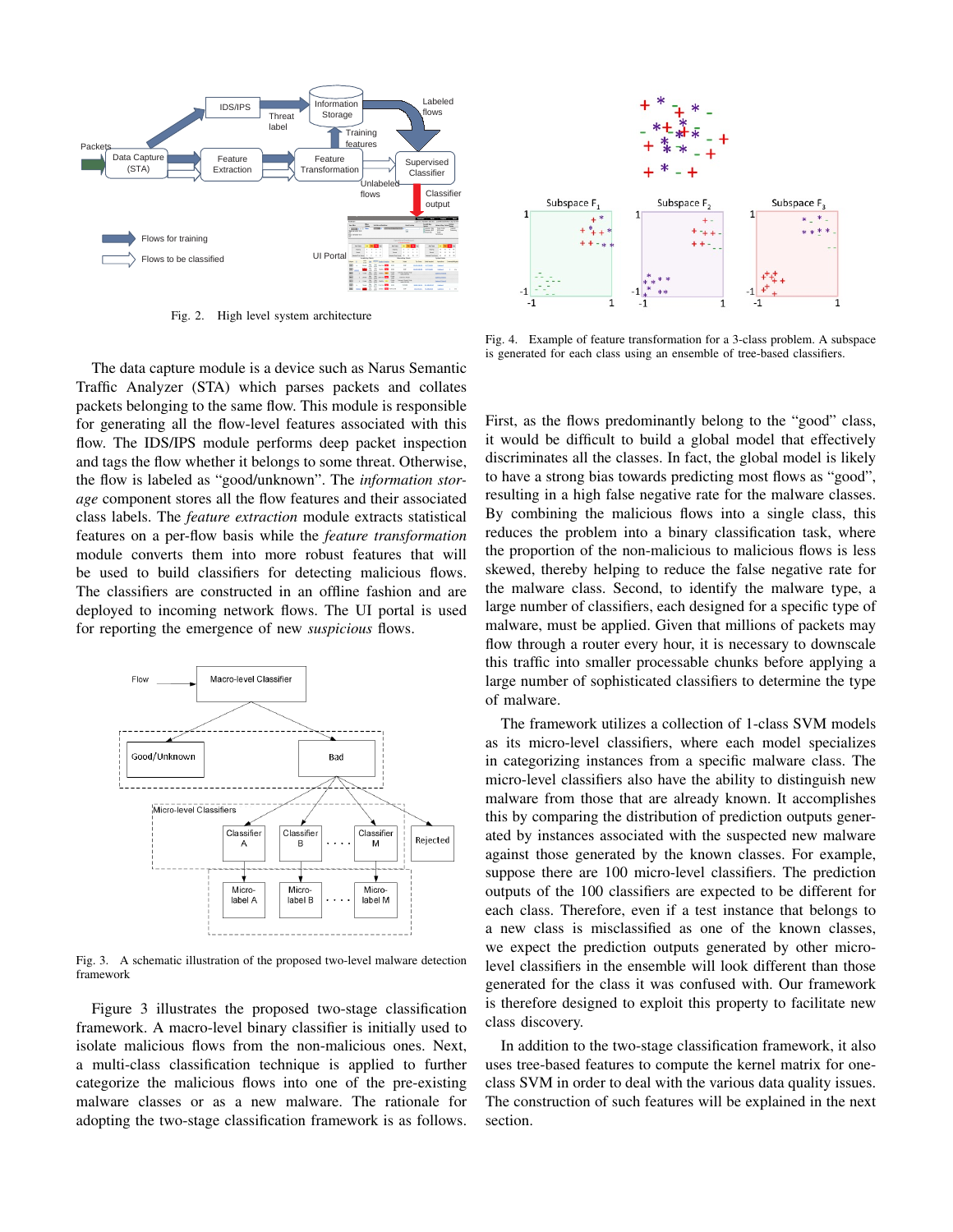#### *A. Tree-based Feature Transformation*

In this section, we propose a novel approach that cleverly adapts the decision trees to transform the original data into more informative features. Let  $D =$  $\{(x_1, y_1), (x_2, y_2), \cdots, (x_n, y_n)\}$  be the network flow data, where  $y_i \in \{1, 2, \dots, k\}$  denote the class label chosen from a set of *k* classes (including the "good" class) and  $x_i \in \mathcal{X}$ is the set of features extracted from the layer-3 and layer-4 protocol information of the network flow. One of the key challenges in developing an effective algorithm for classifying the network flows is the imperfections of the data. As shown in Table I, some of the network traffic features are strongly correlated with each other. Furthermore, a flow with small number of packets contains many missing values (e.g., size of packet #10) due to the non-applicability of the feature to the flow. The easiest way to deal with non-applicable features is to eliminate the data instances having at least one such feature. However, this reduces the amount of training data available for constructing a reliable classifier. In fact, if we had discarded instances with inapplicable features from the ISP data used in our experiment, we would be left with only 7% of the original flows. Furthermore, sophisticated classifiers such as 1-class SVM employ a kernel matrix, whose computation assumes no missing values in the feature vector.

The goal of our feature transformation step is to embed the data in a Hilbert space that allows computation of a kernel matrix. Secondly, the data should be transformed in such a way that instances belonging to different classes are projected to different regions of the transformed space. To achieve these goals, we construct a set of decision trees and use the predictions made by each tree as a non-linearly transformed feature (see Algorithm 1). An advantage of using a treebased classifier is that it handles missing values due to nonapplicable features naturally by treating "inapplicable" as a distinct value that does not exist within the domain of possible values (instead of artificially imputing the missing values with the mean values for all flows).

For each class *c*, we build *p* trees by labeling the instances belonging to class  $c$  as  $+1$  and instances from other classes as *−*1. The predictions made by each tree becomes a new feature, which has a higher predictive power because it can discriminate instances belonging to a class *c* from the rest of the data. To avoid generating the same tree (feature), we introduce randomness into the tree growing procedure by bootstrapping the instances and subsampling their features instead of using the whole training set. This also helps to reduce the correlations among the new features. Let  $\mathcal{F}_c$  be the set of *p* tree-based features generated to separate class *c* from rest of data.

$$
\mathcal{F}_c = \{f_1^c, f_2^c, \dots, f_p^c\} \tag{1}
$$

where the value for each feature  $f_i^c$  is obtained by applying the *i*-th tree induced from class *c* (denoted as  $h_c^i$ ) to the original features of a data instance. The trees are then applied to all the instances in the training and test sets to transform them

## Algorithm 1 Construction of Tree-Based Features

Input: *D* = *{*(*x*1*, y*1)*,*(*x*2*, y*2)*, ...*(*xn, yn*)*} ∈ X × Y p* - number of features per class

**Output:**  ${F_c}_1^k$ : Collection of  $n \times p$  transformed data matrix where each  $F_c$  contains  $p$  features that separate class  $c$  from rest of the data.

**for** 
$$
c = 1
$$
 to  $k$  **do**  
\n**Initialize:**  $F_c = [0]_{n \times p}$   
\n $D_+ \leftarrow \{(x_i, +1) | (x_i, y_i = c) \in \mathcal{D}\}$   
\n $D_- \leftarrow \{(x_i, -1) | (x_i, y_i \neq c) \in \mathcal{D}\}$   
\n**Let**  $D_c = D_+ \cup D_-$ .  
\n**for**  $i = 1$  to  $p$  **do**  
\n $S \leftarrow$  Sample  $m$  instances and  $f$  features from  $D_c$ .  
\n**Build a regression tree on the sample**  $S$ .  
\n $h_c^i : S \rightarrow [-1, +1]$   
\nApply the tree  $h_c^i$  on  $X$  and store  
\n $F_c(:,i) = h_c^i[X]$   
\n**return**  $\{F_c\}_1^k$ 

to a new representation that contains  $k \times p$  nonlinear features. The full set of transformed features is denoted by

$$
\mathcal{F} = \cup_{c=1}^k \mathcal{F}_c = \cup_{c=1}^k \cup_{i=1}^p h_c^i
$$

where each  $\mathcal{F}_c$  represents a subspace designed to effectively identify instances from class *c*. In the next section, we illustrate how to build the 1-class SVM micro-classifiers and their corresponding kernel matrices from the transformed features.

## *B. 1-Class SVM for Known Malware Detection*

This paper employs the hypersphere-based 1-class SVM method described in [12] as our micro-classifiers. Specifically, training instances from a given class are encapsulated in a hypersphere constructed in an appropriate feature space. Once the enclosing hyperspheres are constructed for all the classes, the test instances are classified by considering their distance to the center of each hypersphere (the prediction step using multiple hyperspheres is described in Section III-C).

Multiclass learning with one-class SVM has many desirable properties. Firstly, each classification model is a simple hypersphere defined by its center and radius. Thus, the space required to store the models is linear in number of classes. Secondly, the proposed approach mimics the functionality of the nearest neighbor classifier with reduced number of distance comparisons needed, as one have to compare each test instance against the centers of every hypersphere instead of against every training instance. Thirdly, the approach incorporates the rigor of sophisticated discriminative classifiers as regions belonging to different classes are neatly enclosed in hyperspheres with minimal overlap with other spheres.

The hypersphere for class *i* is constructed by first labeling the instances belonging to class  $i$  as  $+1$  and those that belong to other classes as *−*1. We then construct two concentric hyperspheres such that the inner sphere encloses as many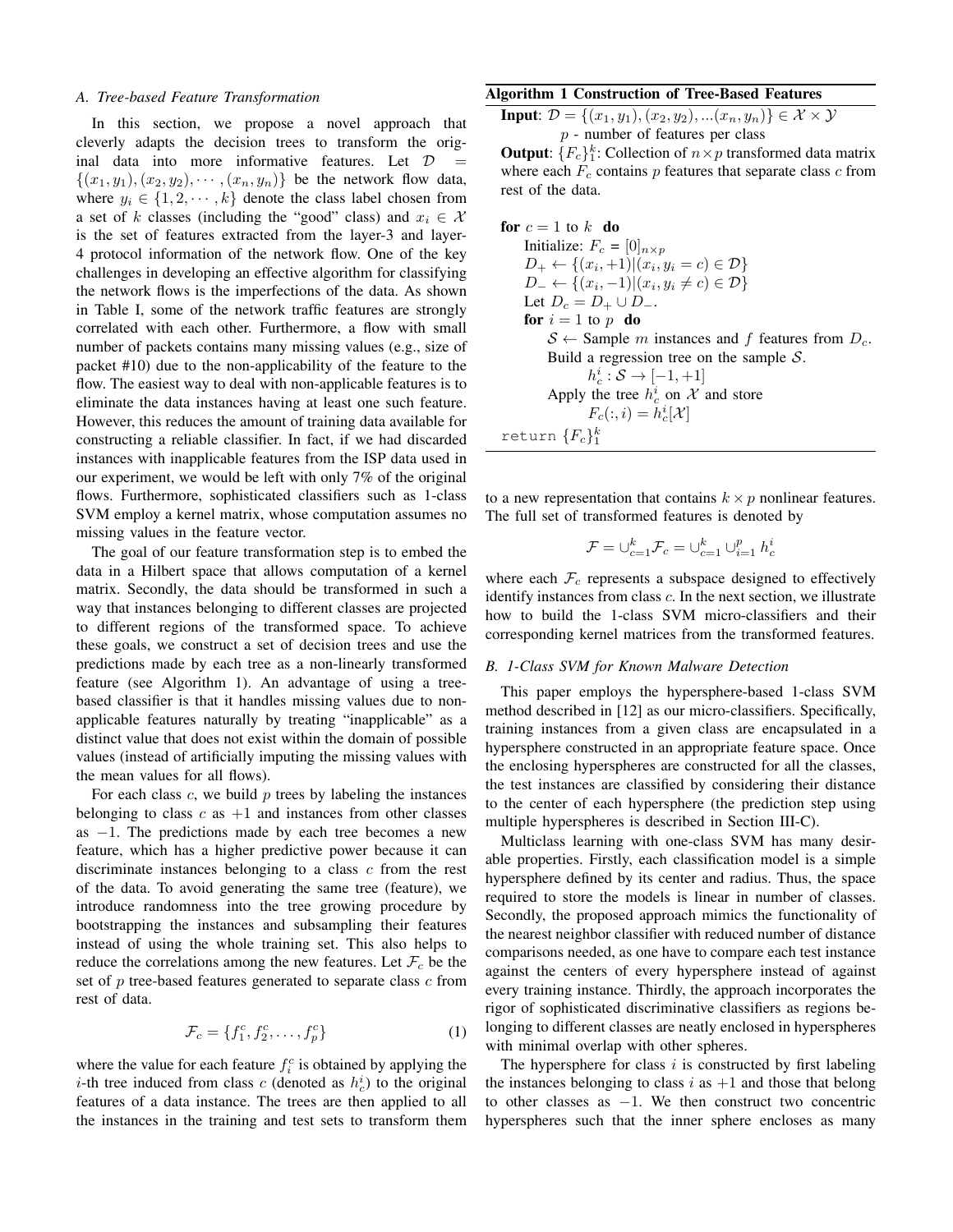instances from class *i* as possible. The outer sphere is constructed in such a way that instances that do not belong to class *i* lie outside of it. The radial distance between the two hyperspheres is called the classifier's margin, which defines the objective function to be optimized by the 1-class SVM learning algorithm. For example, the hypersphere for predicting class *k* is obtained by solving the following [12]:

$$
\min_{R_k, a_k, d_k, \xi_i, \xi_l} \qquad R_k^2 - Md_k^2 + \frac{C}{N_k} \sum_{i:y_i=k} \xi_i + \frac{C}{N_k} \sum_{l:y_l \neq k} \xi_l
$$
\n
$$
\text{subject to} \qquad \parallel x_i - a_k \parallel^2 \le R_k^2 + \xi_i, \quad \forall i: \ y_i = k
$$
\n
$$
\parallel x_l - a_k \parallel^2 \ge R_k^2 + d_k^2 - \xi_l, \quad \forall l: \ y_l \neq k
$$
\n
$$
\xi_i \ge 0, \quad \forall i: \ y_i = k
$$
\n
$$
\xi_l \ge 0, \quad \forall l: \ y_l \neq k
$$
\n(2)

where  $N_k$  and  $N_k$  are the number of instances that belong to the *k th* class and its complement, respectively. Here, the positive examples are enumerated by indices *i* and the negative examples by indices *l*.  $\xi_i$  and  $\xi_l$  are the slack variables while  $C \geq 0$  controls the penalty for misclassification errors. The variables  $a_k$  and  $R_k$  represent the center and radius of the hypersphere constructed for the *k*<sup>th</sup> class while  $\sqrt{(R_k^2 + d_k^2)}$ defines the radius of the outer hypersphere. It can shown that the margin width is given by  $\sqrt{(R_k^2 + d_k^2)} - R_k$ . To maximize the margin, we need to maximize  $d_k^2$  and minimize  $R_k^2$  simultaneously, and the parameter  $M \geq 0$  controls the trade-off between those two terms. The Wolfe dual form of the preceding optimization problem is given below:

$$
\max_{\alpha} \sum_{i:y_i=k} \alpha_i K(x_i, x_i) - \sum_{l:y_l \neq k} \alpha_l K(x_l, x_l)
$$
  
\n
$$
- \sum_{i,j:y_i,y_j=k} \alpha_i \alpha_j K(x_i, x_j)
$$
  
\n
$$
- \sum_{l,m:y_l,y_m \neq k} \alpha_l \alpha_m K(x_l, x_m)
$$
  
\n
$$
+ 2 \sum_{i,l:y_i=k,y_l \neq k} \alpha_i \alpha_l K(x_i, x_l)
$$
  
\nsubject to 
$$
\sum_{i:y_i=k} \alpha_i = 1 + M, \quad 0 \le \alpha_i \le \frac{C}{N_k}
$$
  
\n
$$
\sum_{l:y_l \neq k} \alpha_l = M, \quad 0 \le \alpha_l \le \frac{C}{N_k}
$$
 (3)

where  $K(x, x')$  is a kernel function that measures the similarity between the pair of instances, *x* and *x ′* . Among the widely used kernel functions include

RBF Kernel: 
$$
K(x, x') = \exp\left[-\frac{\|x - x'\|^2}{2\sigma^2}\right]
$$
  
Polynomial Kernel:  $K(x, x') = (1 + x^T x')^q$ 

The optimization problem given in (3) can be solved using quadratic programming. One problem with using standard kernel function such as RBF and polynomial is that they assume the feature vectors *x* do not contain any missing values. In addition, the features are uncorrelated and are

equally important when determining the similarity between instances. To circumvent this limitation, our framework uses the tree-based features described in the previous section to learn a weighted kernel matrix for building the hyperspheres. The kernel matrix is induced from a ground truth kernel *G*, which is defined as follows:

$$
G(x_i, x_j) = \begin{cases} +1 & \text{if } y_i = y_j, \\ -1 & \text{otherwise} \end{cases}
$$

Intuitively, the goal here is to align the weighted linear kernel  $K(x, x') = x^T W x'$  such that it is consistent with the class similarity matrix between training instances *G*. This is accomplished by minimizing the following objective function:

$$
\mathcal{L} = -\sum_{ij} G_{ij} (XWX^T)_{ij} + \frac{\lambda}{2} W_{ij}^2 \tag{4}
$$

The first term is minimized when the matrices *G* and *XW X<sup>T</sup>* are in agreement with each other. The second term  $W_{ij}^2$  is a regularizer term added to keep the model parsimonious<sup>1</sup>. We solve for *W* by taking the partial derivative of the objective function with respect to *W* and equating it to zero.

$$
\frac{\partial \mathcal{L}}{W_{pq}} = -\sum_{ij} G_{ij} (X_{ip} X_{qj}^T) + \lambda W_{pq} = 0
$$
\n(5)

After rearranging the equation, we have  $W = X<sup>T</sup> G X$ . Thus the similarity between any test instance  $x^*$  to a training instance *x* is given by the following weighted linear kernel

WL Kernel: 
$$
K(x, x^*) = sign(x^T W x^*)
$$

The weighted linear kernel will be used to learn the corresponding hyperspheres for each 1-class SVM micro-classifier. The next section explains how the hyperspheres are collectively used to determine whether an incoming flow is a known malware, a variant of the known malware, or a completely new malware strain.

# *C. Probabilistic Class-based Profiling for New Malware Discovery*

The preceding 1-class SVM formulation constructs hyperspheres based on the classes observed in the training set. Such an approach would fail to detect new variants of malware due to the absence of instances from the new malware class in the training set. This section describes our enhancement to the formulation to enable the discovery of new classes. Specifically, new malware will be detected in two ways.

First, consider a new malware whose flow-based characteristics are significantly different than those of the existing malware. In order to detect such malware, we first compute the distance of a test instance to the centers of each hypersphere. If the test instance lies outside the hyperspheres for all the classes, it is predicted to be a new class.

Second, consider a new malware that is a variant of existing ones, cleverly manipulated to avoid detection. Due to the

<sup>1</sup>We set  $\lambda = 1$  for our experiments.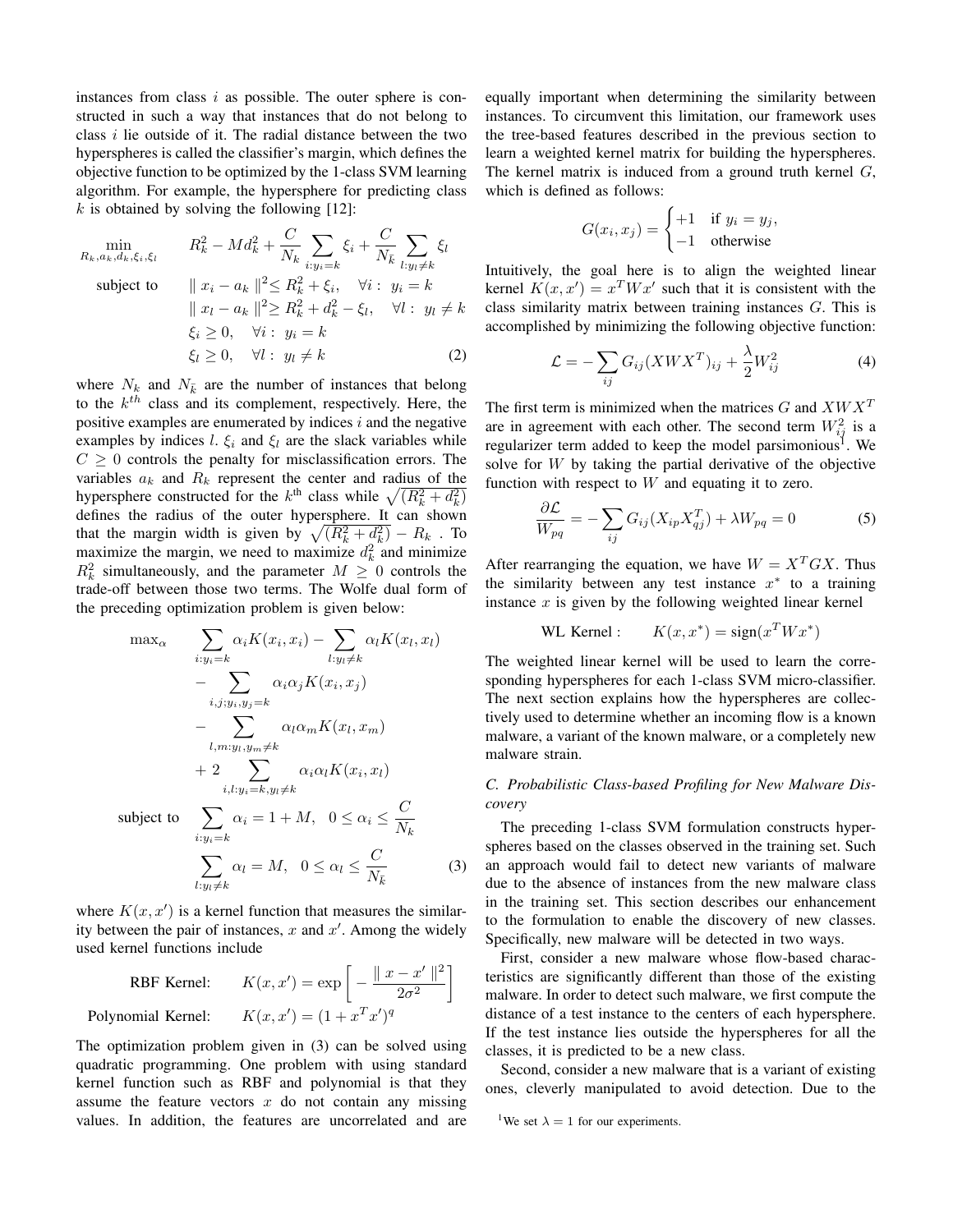inequality constraints imposed when building the hyperspheres (see Equation (2)), we expect instances of the known malware to reside only within a single hypersphere. Thus, if an instance is located near the center of several hyperspheres, this is potentially a new variant of malware evolving from existing ones. Nevertheless, there are also cases where instances of known malware are enclosed within its own hypersphere as well as the hyperspheres for a few other classes (though, they are likely to be located far away from the center of the hyperspheres for other classes). By comparing the distance profile of the instances to all the hyperspheres, we conjecture that it is possible to distinguish a known malware from variants of the malware. However, comparing the distances to the centers of different hyperspheres is not meaningful as each hypersphere is defined in a completely different treetransformed subspace.

To overcome this problem, we propose a technique that compares the distance distribution of a test instance to the centers of all hyperspheres. Let  $(a_i, R_i)$  be the center and radius of the hypersphere constructed for class  $j$  and  $D_j$ denote the set of radial distances between training instances from class *j* to the center of their corresponding hypersphere:

$$
D_j = \{ d_i = || x_i - a_j ||^2 || y_i = j; d_i \le R_j \}.
$$

Let  $\mu_j$  and  $\sigma_j$  represent the mean and standard deviation of the radial distances in  $D_j$ . We assume the radial distances for all training instances located within the hypersphere for class *j* follow a Gaussian distribution with mean  $\mu_i$  and standard deviation  $\sigma_j$ . We use the radial distance distribution to represent the profile for class *j* and apply hypothesis testing to determine whether a test instance belongs to that class. Thus, we do not have to compare the distances of the test instance to the center of each hypersphere, rather we estimate the probability that it belongs to the hypersphere and combine their probability scores. We then set a threshold on the combined probabilities to isolate the new classes from known ones. The details for our new class detection approach are given in Algorithm 2.

The ComputeScore function takes the p-values with respect each class (sphere) as input and returns the geometric mean as output. Each p-value signifies to what extent the test point belongs to the class with larger value indicating, higher plausibility of belonging to the same class. The geometric mean will indicate whether the instance have the same profile distribution as any of the known malwares; otherwise it will be classified as a new (variant) of the known malware.

## IV. EXPERIMENTAL EVALUATION

In this section, we present the experimental results comparing the performance of different aspects of the proposed framework. First, we evaluate the effectiveness of applying a tree-based feature transformation approach in dealing with network data that contains missing values and non-applicable features. We then compare the proposed framework against other baseline algorithms in terms of their ability to detect a large number of known malware classes with varying sizes

## Algorithm 2 Detection of New and Known Malwares

**Input:** 
$$
C = \{(a_i, R_i)\}_{i=1}^k
$$
, where  $a_i$  is the center and  $R_i$  is the radius of the hypersphere for class *i*.  
\n
$$
\Pi = \{(\mu_i, \sigma_i)\}_{i=1}^k
$$
, set of profile distributions.  
\nx, input test instance.

Output: *y*, predicted label for instance x.

 $P = \emptyset$ for  $i = 1$  to  $k$  do *d*[*i*] =*∥* x *− C<sup>i</sup> ∥* 2 if  $d[i] < R_i$  then *P* = *P* ∪ {*d*[*i*]} if  $P = \emptyset$  then return (*NewClass*) else for  $i = 1$  to  $k$  do  $p$ values[i] = SignificanceLevel( $d[i]$ ,  $\mu_i$ ,  $\sigma_i$ ) score = ComputeScore(pvalues) if score  $>$   $\tau$  then return (*NewV ariantClass*) else

 $y = \text{argmax}_i \text{pvalues}[i];$ 

return *y*

TABLE I EXAMPLES OF FLOW-LEVEL FEATURES GENERATED BY THE NARUS SEMANTIC TRAFFIC ANALYZER (STA).

| Name                               | <b>Feature Description</b>                       |
|------------------------------------|--------------------------------------------------|
| dir                                | direction (client to server or server to client) |
| #pkts                              | total number of packets                          |
| $#$ p $kt-p$                       | total number of packets without payload          |
| bytes                              | total number of bytes transferred                |
| pay_bytes                          | total number bytes from all payloads             |
| $\Delta t$                         | flow duration                                    |
| maxsz.                             | maximum packet size                              |
| minsz                              | minimum packet size                              |
| avgsz                              | average packet size                              |
| stdsz                              | standard deviation of packet size                |
| IAT                                | average inter-arrival time                       |
| maxpy                              | maximum payload size                             |
| minpy                              | minimum payload size                             |
| avgpy                              | average payload size                             |
| stdpy                              | standard deviation of payload size               |
| Flag                               | TCP flags (acks, fins, resets, pushs, urgs, etc) |
| $\mathbf{S} \mathbf{Z} \mathbf{X}$ | size of packet X $(X = 1, 2, \dots, 10)$         |
| $IAT_X$                            | inter arrival time of packet $X$                 |
| pay <sub>X</sub>                   | payload size of packet $X$                       |

and feature characteristics. Finally we assess the effectiveness of incorporating profile distributions into one-class SVM for new class discovery.

### *A. Data*

The proposed framework is evaluated using network flow data from an Internet service provider in Asia. Table I describes a subset of the 108 flow-level features extracted from the data using Narus Semantic Traffic Analyzer (STA). Some of the challenges in using such features for classification include dealing with (1) heterogeneous features (i.e., mixture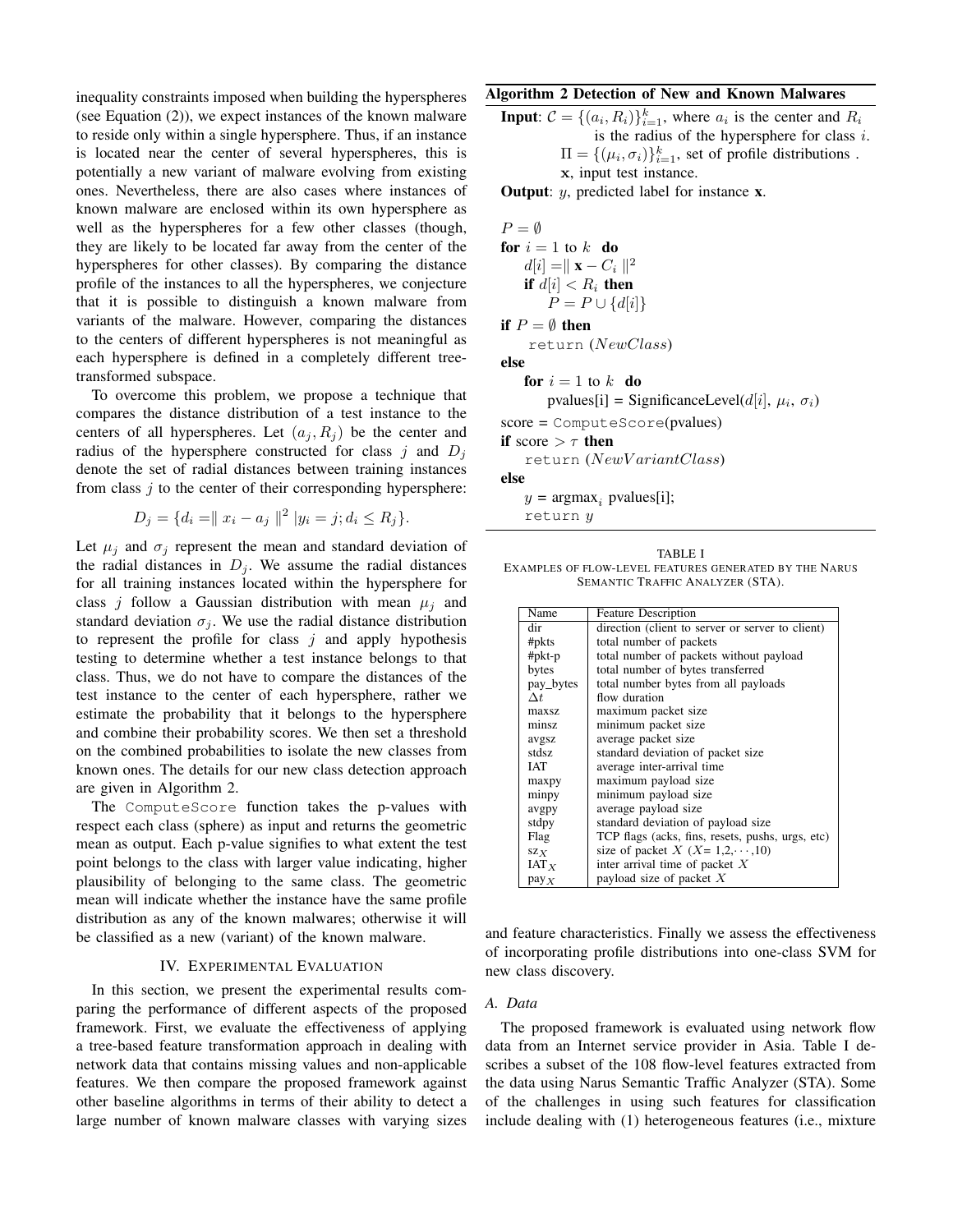TABLE II NUMBER OF TRAINING AND TEST INSTANCES FOR EACH MALWARE CLASS.

| Class ID (Name)                    | # Train        | # Test                   |
|------------------------------------|----------------|--------------------------|
| $0$ (good)                         | 2103           | 210402                   |
| 1 (MS SQL Server 2000 Attack)      | 151            | 151                      |
| 2 (Trojan Asprox)                  | $\mathbf{0}$   | 3                        |
| 3 (Fake App / AV Website)          | $\mathbf{0}$   | $\mathbf{1}$             |
| 4 (Gammima Request Activity)       | $\mathbf{0}$   | $\overline{c}$           |
| 5 (MSN Messenger Login Attack)     | $\theta$       | $\overline{\mathbf{4}}$  |
| 6 (Tor Activity)                   | $\Omega$       | 3                        |
| 7 (Trojan Sasfis)                  | $\mathbf{0}$   | 6                        |
| 8 (Trojan zbot Post Install)       | $\mathbf{0}$   | 18                       |
| 9 (W32 Downadup Downloader)        | 68             | 67                       |
| 10 (W32.Rontokbro)                 | $\mathbf{0}$   | $\mathbf{1}$             |
| 11 (W32.Sality Activity 2)         | $\Omega$       | $\overline{\mathcal{L}}$ |
| 12 (W32.Sality Activity Download)  | $\Omega$       | $\overline{2}$           |
| 13 (W32.Sality Activity)           | 94             | 94                       |
| 14 (Zbot Activity)                 | $\mathbf{0}$   | $\overline{4}$           |
| 15 (Hotbar Updates)                | $\mathbf{0}$   | $\mathbf{1}$             |
| 16 (Jabber IM Client Connection)   | 29             | 29                       |
| 17 (MSN Messenger Login Attempt)   | 28             | 28                       |
| 18 (Malicious Site)                | $\Omega$       | 11                       |
| 19 (NetBIOS NBStat Query)          | 72             | 71                       |
| 20 (P2P Ares Client Connection)    | $\overline{0}$ | 13                       |
| 21 (P2P BitTorrent Activity 1)     | 750            | 750                      |
| 22 (P2P BitTorrent Activity 2)     | 685            | 685                      |
| 23 (P2P Downadup Activity0         | 98             | 98                       |
| 25 (P2P Edonkey Ping Message)      | $\Omega$       | 22                       |
| 26 (P2P Gnutella Connection)       | 56             | 55                       |
| 27 (Skype Requesting Updates)      | $\mathbf{0}$   | 12                       |
| 28 (Bot C&C Connection 2)          | $\mathbf{0}$   | 3                        |
| 29 (Bot C&C Connection 3)          | $\mathbf{0}$   | $\overline{c}$           |
| 30 (Bot C&C Connection)            | 27             | 27                       |
| 32 (HTTP Tidserv Download Req)     | $\mathbf{0}$   | 1                        |
| 33 (Tidserv Activity 2)            | $\Omega$       | 1                        |
| 34 (Tidserv Activity)              | $\mathbf{0}$   | 35                       |
| 35 (Trojan SpyEye Activity 1)      | $\mathbf{0}$   | $\overline{4}$           |
| 36 (Phoenix Toolkit File Download) | $\Omega$       | 1                        |
| 37 (Yahoo! IM Login Attack)        | 45             | 44                       |
| 38 (Unknown 1)                     | $\mathbf{0}$   | 38                       |

of continuous and categorical types), (2) correlated features, and (3) missing values due to inapplicable features (e.g., the features  $sz_9$  and  $sz_{10}$  are inapplicable to flows that contain less than 9 packets).

We use a reputed commercial IDS/IPS system to generate the class label for each flow by analyzing their corresponding payload. The IDS will label a flow if its payload matches a defined signature of a class. In our data, the IDS system has identified 38 different types of malicious flows listed in Table II. The flows that were unlabeled by the IDS system are assigned to "good" (unknown) category. Majority of these 38 classes are known high-risk malwares, including *Sality, Conficker (Downadup), Tidserv, Trojans, Fake AV Attacks, C & C Bots, etc*. However, this table also includes some mid or low-risk suspicious activities, such as *Failed IM login attempts, Hotbar Updates Activity, etc.* and unwanted user activities, such as, *P2P BitTorrent Activity*. We have included such classes in our data as often System Administrators of Enterprise networks identify such activities and try to block them. So, it will be really beneficial if we can identify such classes along with the more malicious malwares.

The whole dataset contains 216,899 flows, out of which only 4,394 of them ( 2%) were labeled as malicious and

categorized into one of the 38 known classes. It should be noted that some of the "good" flows may actually be malicious as they were not detected by the current IDS system. Thus, our experimental study reports only the classification performance on the 38 classes since the performance on the "good" class may not be reliable. The data is partitioned into two disjoint sets, one for model building (training set) and the other for model evaluation (test set). To simulate new class discovery, some of the malware classes were withheld from the training set and appear only in the test set. More specifically, the training set contains 2,103 malicious flows from the 12 most prevalent malware classes with an equal number of flows belonging to the "good" class. The remainder of the network flows were then assigned to the test set. The test set includes 2,099 malicious flows belonging to the 12 malware classes in the training set as well as 192 flows belonging to 24 "new" malware classes that are not present in the training set. The class distribution is summarized in Table II.

# *B. Comparing Tree-Based Feature Transformation against Missing Value Imputation*

Our framework employs a collection of one-class SVM classifiers to distinguish each type of malware from other types in the data set. Since one-class SVM relies on the similarity values (encoded in the kernel matrix) computed between every pair of instances in the data set, the performance of the classifier can be degraded by poor handling of any imperfections in the data (such as noise, missing values, or collinearity among the features). To address this problem, we perform a nonlinear transformation on the original feature space using the tree-based approach described in Section III-A. To validate the effectiveness of this strategy, we compared our tree-based transformation approach against standard data imputation methods used for handling missing values in the data.

Ideally, a reliable kernel matrix should reflect the class similarity between the data instances, i.e., instances that belong to the same class should be more similar to each other than to those belonging to other classes. One way to evaluate the effectiveness of the various approaches in handling the data imperfection issues is by providing their kernel matrices to the 1-nearest neighbor classifier and compare their classification performance. A summary of the methods used to compute the kernel matrix for the network flow data is given below:

*•* Original: The original feature values generated by Narus Semantic Traffic Analyzer as shown in Table I are nonnegative. Missing values can be annotated as -1 or other invalid values that lie outside the range of permissible values for that feature. In this approach, features that contain missing values are ignored when computing the distance or similarity between two data instances. For example, the radial basis function kernel between two instances  $x$  and  $x'$  are given as follows

$$
K(x, x') = \exp\bigg[-\frac{\sum_{x_i \neq -1, x'_i \neq -1} (x_i - x'_i)^2}{2\sigma^2 N_{xx'}}\bigg],
$$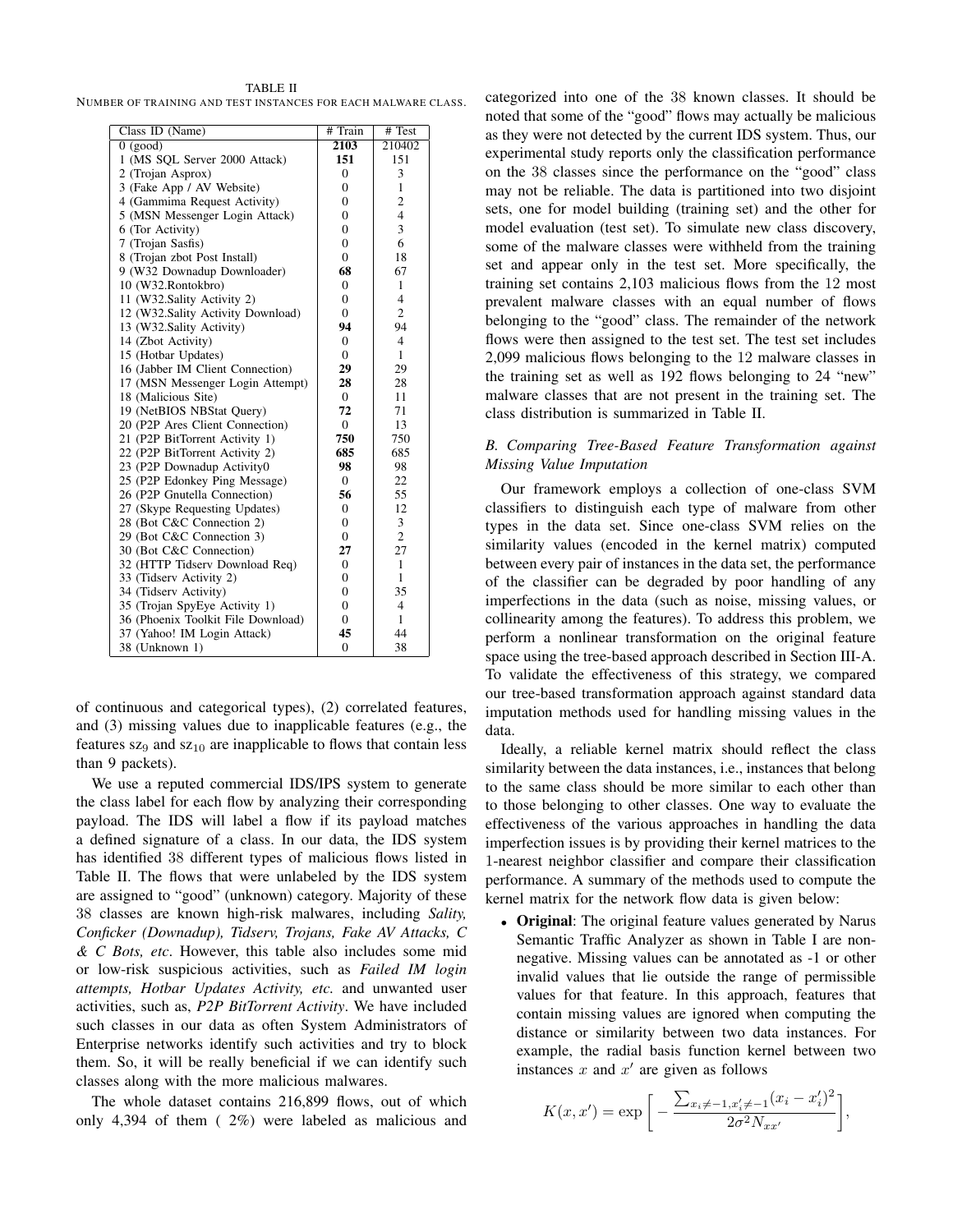

Comparing the classification performance of tree-based features against other baseline approaches for handling data imperfection issues.

where  $N_{xx}$ <sup>*'*</sup> is the number of non-missing features in both *x* and *x ′* .

- Mean Value Imputation. In this approach, the missing values are replaced either by the overall mean computed for that feature (OMI) or the mean value of the feature for the given class (CMI). The latter approach is only applicable if the class label of an instance is known (i.e., for training instances only). If the missing value is present in a test instance, we first apply the k-nearest neighbor classifier (kNN) on the non-missing features to determine its expected class label, and then impute its missing value by the corresponding mean value for the expected class. The RBF kernel function defined in Section III-B can then be applied to the imputed feature vectors.
- *•* Local kNN Imputation (LKNN). In this approach, the missing values of an instance are imputed based on the value of its closest neighbors. Specifically, given a feature vector with missing values, we identified its k nearest neighbors based on the Euclidean distance to all the training examples that do not have any missing values. The missing value in a feature is then replaced by the mean (or median) value of the same feature among its knearest neighbors. In our experiment, we set  $k = 5$  as the parameter for the local kNN imputation method, though this parameter can be chosen in a more systematic way (e.g., via cross validation). The RBF kernel function can be computed from the kNN imputed feature vectors.
- *•* Tree-based. In this approach, we transform the original data into a new feature representation using the approach described in Section III-A. Specifically, we constructed 25 trees for each class and compute the RBF kernel function on the combined tree-based features.

Figure 5 shows the experimental results obtained when applying the 1-nearest neighbor classifier to the kernel matrices computed using the techniques described above. The classification results are reported in terms of their precision, recall, and F1-measure. As can be seen from this figure, the tree-based approach gave significantly higher precision, recall, and F1 measure compared to other approaches.

TABLE III CONFUSION MATRIX FOR MACRO-LEVEL CLASSIFICATION USING RANDOM FOREST.

| Actual         | Predicted class |           |  |
|----------------|-----------------|-----------|--|
| class          | Good            | Malicious |  |
| Good (Unknown) | 209973          | 429       |  |
| Known malware  |                 | 2099      |  |
| New malware    | フフ              | 170       |  |

## *C. Macro-level Classification Results*

The proposed framework initially applies a binary classifier to filter the suspicious flows from other legitimate ones. In this study, we employ random forest [13] as the macro-level binary classifier. Random forest is an ensemble of decision tree classifiers that predicts its class by combining the outputs produced by the individual tree classifiers. The classification results shown in Table III suggest that the random forest classifier is capable of detecting all the known malware and 88.54% of the new malware classes in the test set for an overall F-1 measure of 90.96% on the malicious classes. Although random forest works well for the binary classification task, as will be shown in the next section, it is incapable of detecting new classes when used as a micro-level classifier.

## *D. Micro-level Classification Results*

This section presents the results of applying the micro-level classifiers to the network flow data. Their performance are evaluated in terms of their ability to distinguish the known from newly emerging malware. As mentioned in Section III-B, we consider two types of kernels: one based on radial basis function (RBF) while the other is based on supervised weighted linear kernel (WL). We also evaluated and compared the kernels generated from tree-based features against kernels computed using the raw features (with mean imputation for the missing values). In addition, we also compare the performance of the framework that uses **profiling** against one without profiling (see Section III-C).



Fig. 6. ROC curves for the detection of new malware class using 1-class SVM with different kernels.

Figure 6 shows the ROC curve for the detection of new classes using 6 different approaches: (1) RBF-raw and WLraw correspond to 1-class SVM models constructed from the